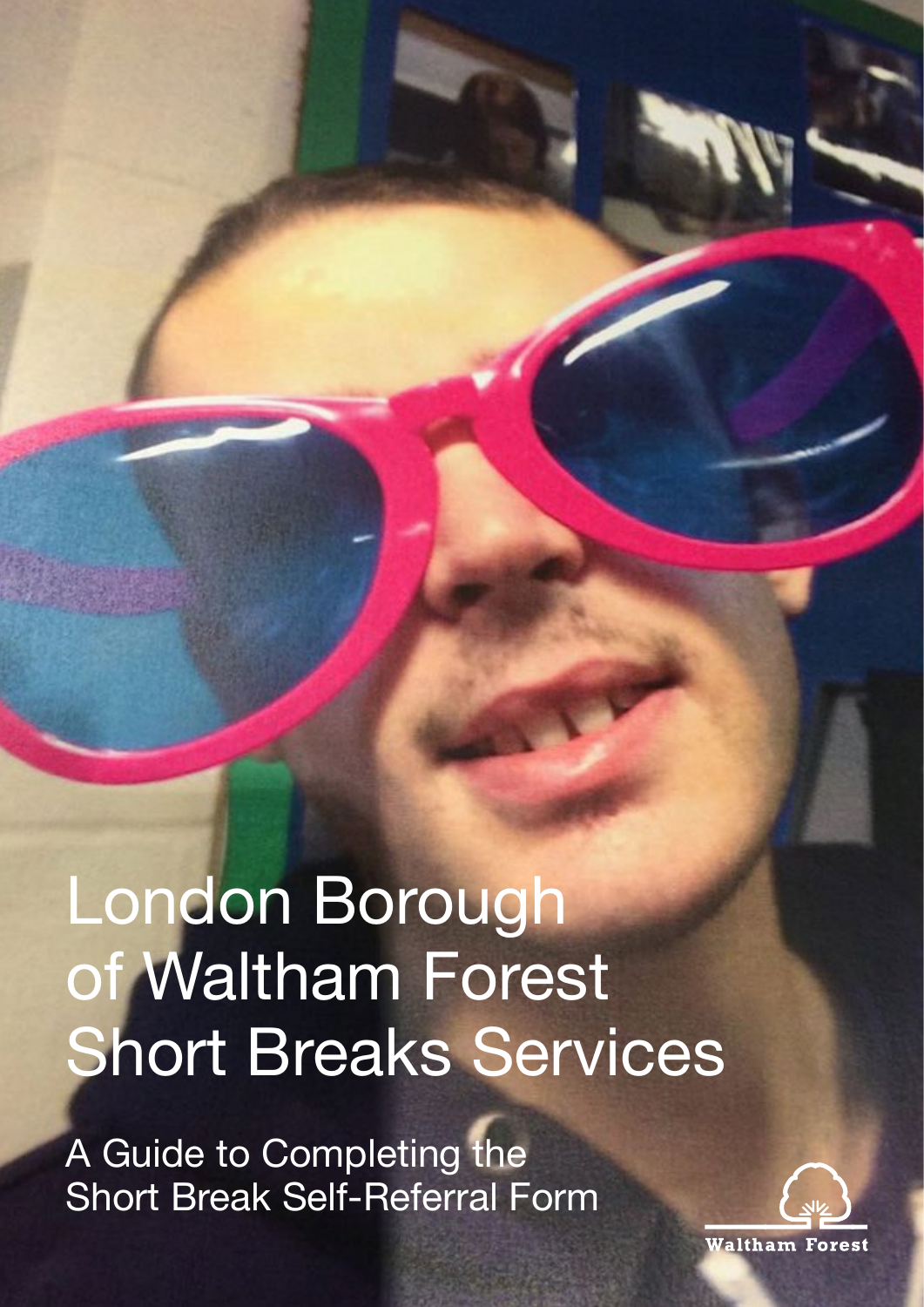### **Please read this guide before completing the Short Break Self-Referral form as it will answer many of your questions**

This is a step by step guide which will take you through each section of the Short Break Self-Referral form and will enable you to understand and answer each question.

Whilst completing the self-referral from please bear in mind your child/young person's needs and requirements when answering each question. The more information that you provide the easier it will be for the short break panel when considering your request.

The Short Break self-referral from is for parents/carers of children or young people who have a disability who would like their children to receive a short break service from Waltham Forest.

You do not need to fill in this form if your child/family has a social worker or is receiving support from the Early Help Service. They will discuss your child's service with the Short Break Panel.

For further information on the Short Breaks services available please read the **[London Borough of Waltham Forest Short Break Statement 2016 – 2018](https://www.walthamforest.gov.uk/content/short-breaks-children-and-young-people-disability)**.

### **What Is a Short Break?**

A short break provides a chance for disabled children to spend time away from their carers, try out new things, have fun and make new friends. Short breaks can also provide families with a chance to have a break from their caring responsibilities and to do ordinary things together.

A short break can last from a few hours to a few days, evening, overnight, weekend, and school holiday daytime activities.

It can take place in your own home, at a carer's home or in a number of other settings, for example:

- Overnight residential short breaks
- Holiday play schemes
- After school clubs and sessions
- Adventure play
- Buddying and befriending
- Disability specific services
- Support to access inclusive mainstream services

## **What is the Eligibility for a Short Break?**

All parents and children need to have a break and need to know what services they can have according to their level of need. Our eligibility for services is based on the need to be fair and open, treating everyone equally. We are committed to making sure disabled children and young people are healthy and well and preventing family crisis by providing the right level of support at the right time.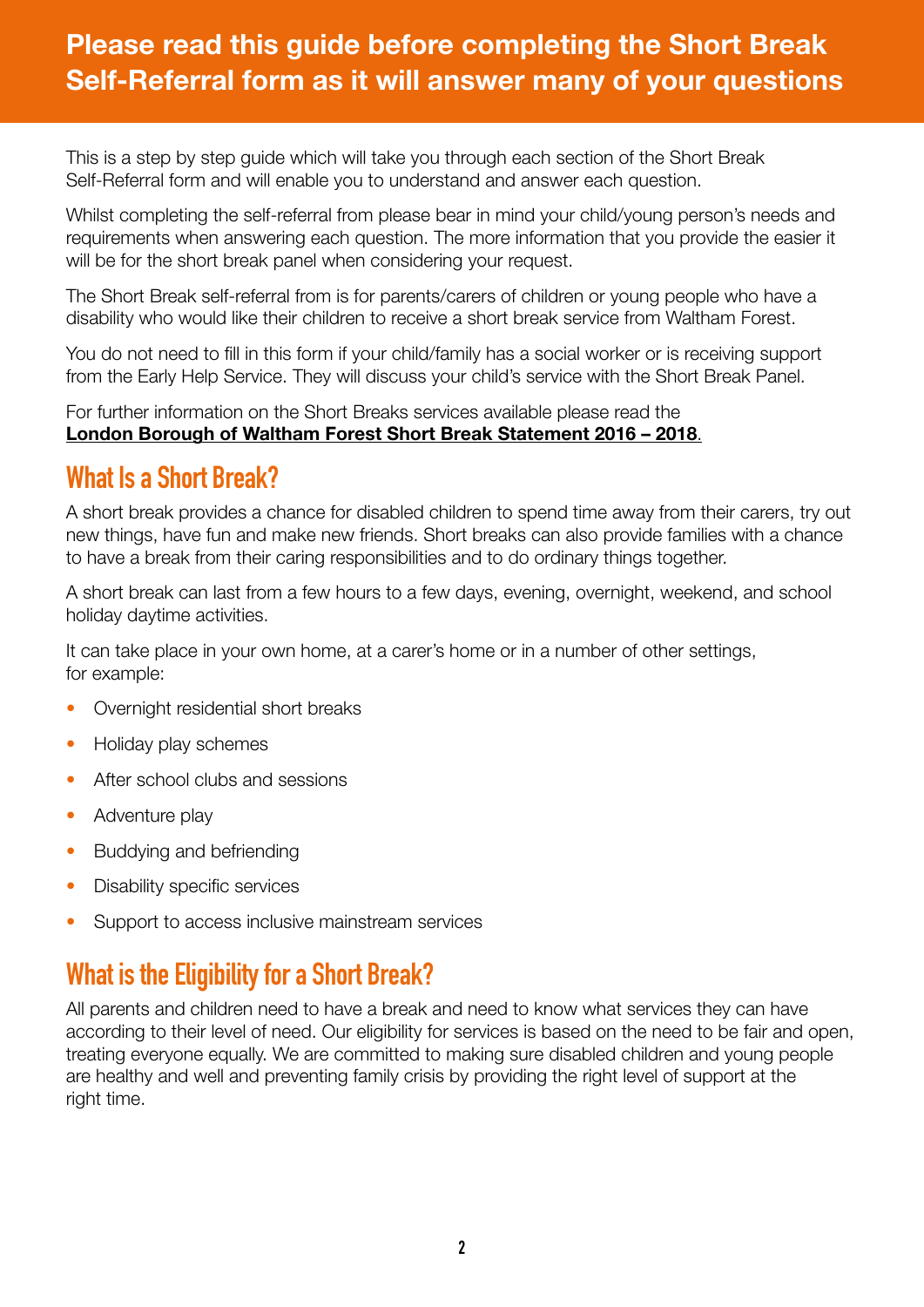# **Short Breaks services in Waltham Forest**

There are 4 levels of short breaks support, as detailed below. Children are eligible for all Universal services.

| <b>Universal</b>                                                                                                                                                                     | <b>Targeted</b>                                                                                                                                                                                                                                                                                                                                                                                                                                                                                                                                                      | <b>Complex</b>                                                                                                                                                                                                                                                                                                                                                                                                                                                                                                                                                                                                                                                        | <b>Acute</b>                                                                                                                                                                                                                                                                                                                                                                                                                                                                                                                                                                                                                                                                                                                   |
|--------------------------------------------------------------------------------------------------------------------------------------------------------------------------------------|----------------------------------------------------------------------------------------------------------------------------------------------------------------------------------------------------------------------------------------------------------------------------------------------------------------------------------------------------------------------------------------------------------------------------------------------------------------------------------------------------------------------------------------------------------------------|-----------------------------------------------------------------------------------------------------------------------------------------------------------------------------------------------------------------------------------------------------------------------------------------------------------------------------------------------------------------------------------------------------------------------------------------------------------------------------------------------------------------------------------------------------------------------------------------------------------------------------------------------------------------------|--------------------------------------------------------------------------------------------------------------------------------------------------------------------------------------------------------------------------------------------------------------------------------------------------------------------------------------------------------------------------------------------------------------------------------------------------------------------------------------------------------------------------------------------------------------------------------------------------------------------------------------------------------------------------------------------------------------------------------|
| What is it?                                                                                                                                                                          |                                                                                                                                                                                                                                                                                                                                                                                                                                                                                                                                                                      |                                                                                                                                                                                                                                                                                                                                                                                                                                                                                                                                                                                                                                                                       |                                                                                                                                                                                                                                                                                                                                                                                                                                                                                                                                                                                                                                                                                                                                |
| These services are open to<br>everyone and no assessment<br>is required.<br><b>Examples of services:</b><br>Children's centre<br>Nursery<br>Holiday play scheme<br>After school club | These services are for a child<br>who requires support for their<br>health or development to stay<br>at a manageable level and to<br>prevent stress in the family.<br>Early Help Short Break<br>Services are targeted support<br>for children and young people<br>provided by the Early Help<br>Service.<br>You can still access Universal<br>services.<br><b>Examples of services:</b><br>Leisure clubs and activities,<br>Holiday and/or specialist<br>playschemes.<br>Support from specialist<br>outreach services helping<br>you to use Universal<br>activities. | These services are for a<br>child who may be vulnerable<br>and at risk of their health or<br>development suffering.<br>Your child has a lead<br>professional i.e. a social<br>worker or someone else who<br>is offering additional support<br>to you/your child.<br>You can still access Universal<br>and Early Help services if<br>these are appropriate.<br><b>Examples of services:</b><br><b>Overnight Short Breaks</b><br>Your child may be able to<br>stay overnight to give you<br>and your family a break<br>from caring.<br>Domiciliary Care This is<br>support for your child's<br>personal care needs.<br>Direct Payments may be<br>applicable/preferable. | These services are for a<br>child who may be extremely<br>vulnerable and at immediate<br>risk of their health or<br>development suffering.<br>Your child may currently be<br>living in residential care or be<br>at risk of being placed into<br>residential care.<br>Your child has a lead<br>professional/social worker<br>and a significant package of<br>support in place which may<br>include other services.<br><b>Examples of services:</b><br><b>Overnight Short Breaks</b><br>Your child may be able to<br>stay overnight to give you<br>and your family a break<br>from caring.<br>Domiciliary Care. This is<br>support for your child's<br>personal care needs.<br>Direct Payments may be<br>applicable/preferable. |
| Your child's needs                                                                                                                                                                   |                                                                                                                                                                                                                                                                                                                                                                                                                                                                                                                                                                      |                                                                                                                                                                                                                                                                                                                                                                                                                                                                                                                                                                                                                                                                       |                                                                                                                                                                                                                                                                                                                                                                                                                                                                                                                                                                                                                                                                                                                                |
| Your child needs limited<br>support and may be<br>unable to join in with some<br>community activities and<br>benefit from additional social<br>/leisure activities.                  | Your child may need<br>a manageable level of<br>support and not being able<br>to join in with community<br>activities would affect their<br>development and cause<br>social isolation.<br>Your child may be receiving<br><b>Special Educational Needs</b><br>support and may be known<br>to service providers i.e. Early<br>Help Services.                                                                                                                                                                                                                           | Your child's disability affects<br>them in a way that they need<br>regular support from social<br>and health care services.<br>Your child is attending a<br>special school or a specialist<br>provision in a mainstream<br>school and is registered with<br>SEN support services with an<br>Education Health Care plan<br>or statement in place.<br>Your child has had or needs<br>a Continuing Healthcare<br>Assessment from Health and<br>support may be in place.                                                                                                                                                                                                  | Your child's care and/or<br>medical needs are related<br>to their disability and they<br>need high levels of lifetime<br>specialist support from social<br>and health care services.<br>Your child is attending a<br>special or residential school<br>and is registered with SEN<br>support services with an<br>Education Health Care plan<br>or statement in place.<br>Your child has had or needs<br>a Continuing Healthcare<br>Assessment from Health and<br>support may be in place.<br>Your child is allocated to the<br>Safeguarding Team or any<br>other social work team.                                                                                                                                              |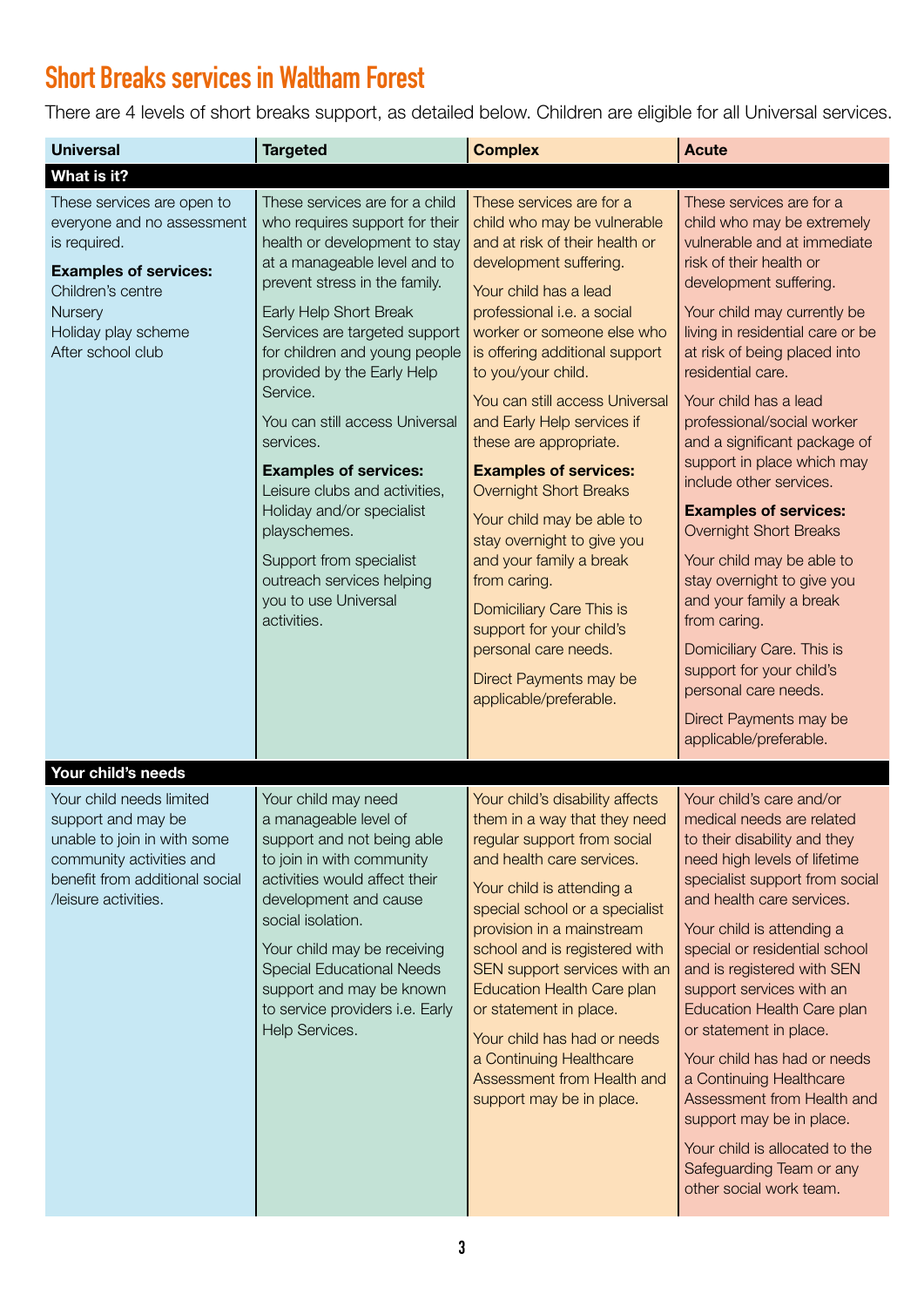| <b>Universal</b>                                                                                                                                                                                                                                                                                                                                                                                                                                              | <b>Targeted</b>                                                                                                                                                                                                                                                                                                                                                                                                                                                                                                     | <b>Complex</b>                                                                                                                                                                                                                                                                                                                                                                                                                                                      | <b>Acute</b>                                                                                                                                                                                                                                                                                                                                                                                                                                                                                                                               |
|---------------------------------------------------------------------------------------------------------------------------------------------------------------------------------------------------------------------------------------------------------------------------------------------------------------------------------------------------------------------------------------------------------------------------------------------------------------|---------------------------------------------------------------------------------------------------------------------------------------------------------------------------------------------------------------------------------------------------------------------------------------------------------------------------------------------------------------------------------------------------------------------------------------------------------------------------------------------------------------------|---------------------------------------------------------------------------------------------------------------------------------------------------------------------------------------------------------------------------------------------------------------------------------------------------------------------------------------------------------------------------------------------------------------------------------------------------------------------|--------------------------------------------------------------------------------------------------------------------------------------------------------------------------------------------------------------------------------------------------------------------------------------------------------------------------------------------------------------------------------------------------------------------------------------------------------------------------------------------------------------------------------------------|
| <b>Parent and family's needs</b>                                                                                                                                                                                                                                                                                                                                                                                                                              |                                                                                                                                                                                                                                                                                                                                                                                                                                                                                                                     |                                                                                                                                                                                                                                                                                                                                                                                                                                                                     |                                                                                                                                                                                                                                                                                                                                                                                                                                                                                                                                            |
| You and your family can<br>manage your child's needs<br>and can access services in<br>the community.<br>Your child's needs may<br>be having a limited impact<br>on you and your family's<br>personal or social life.                                                                                                                                                                                                                                          | You need to care for other<br>children or family members<br>and if you were unable to<br>do this it would place them<br>at risk.<br><b>OR</b><br>The child's needs are<br>affecting parent's personal<br>or social lives.<br>You may need to have<br>a Carers Assessment to<br>see what other support is<br>needed.                                                                                                                                                                                                 | Your child's needs are met<br>but their physical or mental<br>health or your ability to<br>manage their challenging<br>behaviour may suffer if they<br>do not receive additional<br>support.<br><b>OR</b><br>There is a risk of family<br>breakdown AND you need<br>support to continue to<br>provide care to your disabled<br>child and other children in<br>the family.<br>You may need to have<br>a Carers Assessment to<br>see what other support is<br>needed. | Your child's essential needs<br>are not being met and their<br>physical or mental health may<br>suffer if they do not receive<br>additional support.<br><b>OR</b><br>There is a risk of family<br>breakdown AND you need<br>support to continue to<br>provide care to your disabled<br>child and other children in the<br>family.<br>You may have already had<br>a Carers Assessment and<br>may be receiving additional<br>support.<br><b>OR</b><br>You may need to have<br>a Carers Assessment to<br>see what other support is<br>needed. |
|                                                                                                                                                                                                                                                                                                                                                                                                                                                               |                                                                                                                                                                                                                                                                                                                                                                                                                                                                                                                     |                                                                                                                                                                                                                                                                                                                                                                                                                                                                     |                                                                                                                                                                                                                                                                                                                                                                                                                                                                                                                                            |
| How can I access this?<br>You can access support<br>directly for this.<br>Information for all the<br>organisations who<br>supply universal services<br>can be found at www.<br>walthamforest.gov.uk/<br>localoffer under the heading<br>for Universal Services and the<br>Local Offer.<br>You will need to check<br>with individual providers<br>about whether the activity<br>is still running, and for more<br>information about dates,<br>times and costs. | An Early Help Assessment<br>will be undertaken to look<br>at the needs of your child/<br>family and what Short Breaks<br>support you can get.<br>You can call the Single Front<br>Door on 020 8496 2310<br>Mon-Fri 9am-5pm.<br>www.walthamforest.gov.<br>uk/mash-professionals<br><b>OR</b><br>You can complete and send<br>the Short Break Self-Referral<br>form to the Single Front<br>Door and this will be sent<br>to the Early Help Service for<br>assessment.<br><b>MASHrequests@</b><br>walthamforest.gov.uk | You will need to have an<br>assessment by a Social<br>Worker or other health<br>professional assessment.<br>Referrals can be to the<br>Single Front Door on<br>020 8496 2310<br>Mon-Fri 9am-5pm.<br>www.walthamforest.gov.<br>uk/mash-professionals<br>And ask for an assessment.                                                                                                                                                                                   | You will need to have an<br>assessment by a Social<br>Worker or other health<br>professional assessment.<br>Referrals can be made to<br>the Single Front Door on<br>020 8496 2310<br>Mon-Fri 9am-5pm.<br>www.walthamforest.gov.<br>uk/mash-professionals<br>And ask for an assessment.                                                                                                                                                                                                                                                     |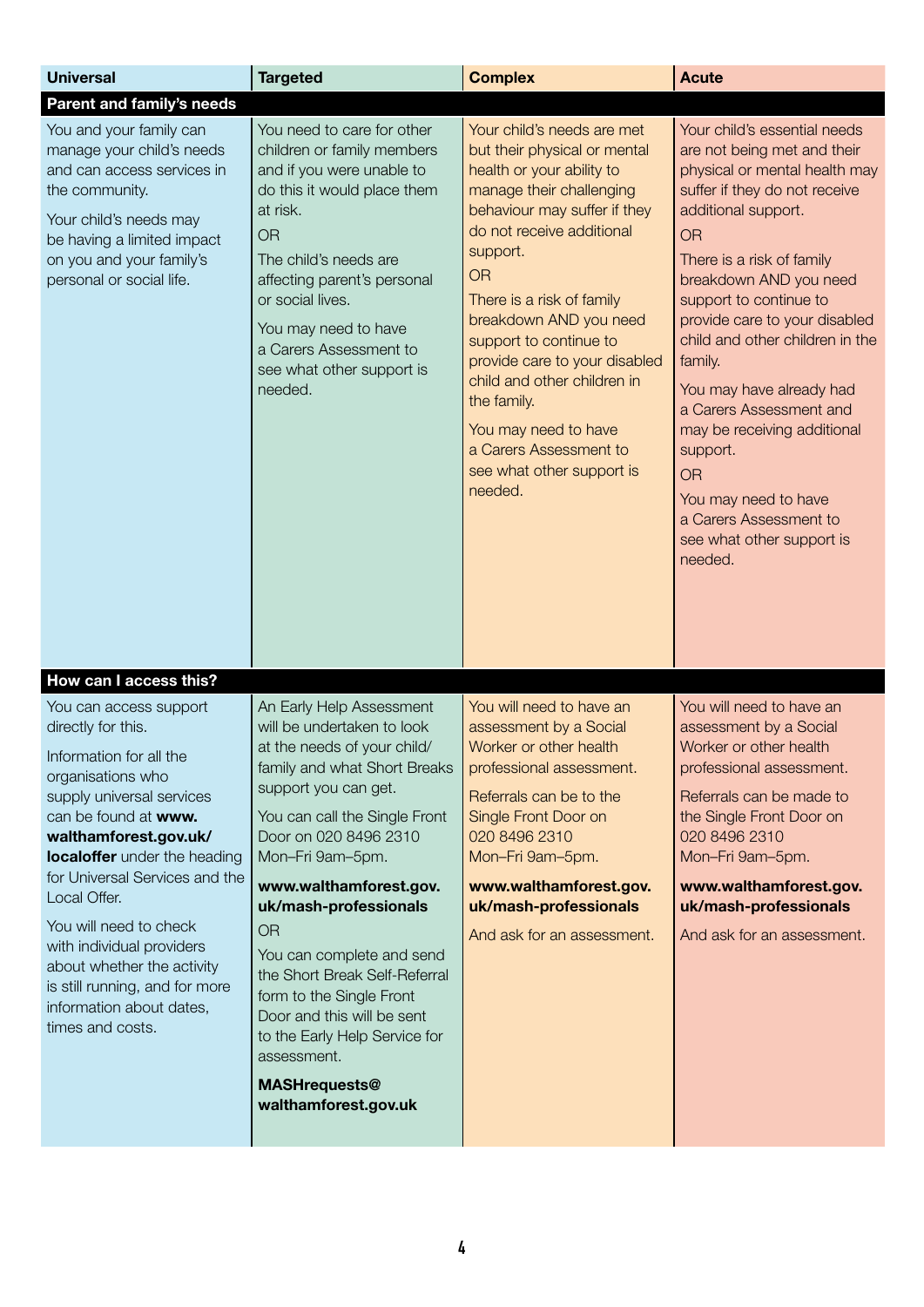# **How Can I Get a Short Break?**

You can access a short break in the following ways:

- 1. Through the Local Offer and universal services
- 2. Referral to the Single Front Door into Early Help and Children's Social Care
- 3. Complete a self-referral form and send this to the Single Front Door

Parents/carers can complete the form and send this directly to MASH Hub (Single Front Door) **MASHrequests@walthamforest.gov.uk**

Or you can send it directly to the Short Break Coordinator who will send it to the MASH unit.

Please ensure that the form is signed by a parent or guardian and that you send a copy of your child's DLA/PIP letter (which tells you what level of Disability Living Allowance has been given to your child/young person) or a letter from the consultant detailing your child/young person's diagnosis.

**By signing the self-referral form you are giving your consent to the Waltham Forest MASH Team to share information with Waltham Forest agencies and professionals from children's services, health, education, early intervention and prevention service.**

For more information please see the MASH section on the Waltham Forest website at **https://www.walthamforest.gov.uk/content/mash-information-parents**

Any decision regarding the allocation of a Short Break will be made by the Short Break Panel.

### **The Short Breaks Panel**

The Panel is made up from managers from different services and a representative from the Parent Forum and is chaired by a senior member of staff. The panel will ensure that the amount of short breaks hours and support is based on assessed need and will meet the needs of the child or young person. The panel meets monthly to assess new referrals and also to regularly review what individual families receive.

No short breaks hours can be provided until the request has been presented to the Short Break Panel unless the Social Work or Early Help Assessment results in a recommendation that the needs of the child can be met through universal services.

When the Panel have agreed the number of short breaks hours and any other support that is needed, the family can mix and match services from the directory which suits them best. All the specialist short breaks services available in Waltham Forest can be found online at **[www.walthamforest.gov.uk/localoffer.](http://walthamforest.childrensservicedirectory.org.uk/kb5/walthamforest/fsd/localoffer.page)** 

The short break package you may receive is usually Short Break hours or Direct Payments.

However overnight Short Breaks at the council's specialist provision at Leyton Green Road will only be provided after a social work assessment of your child's needs and family circumstances.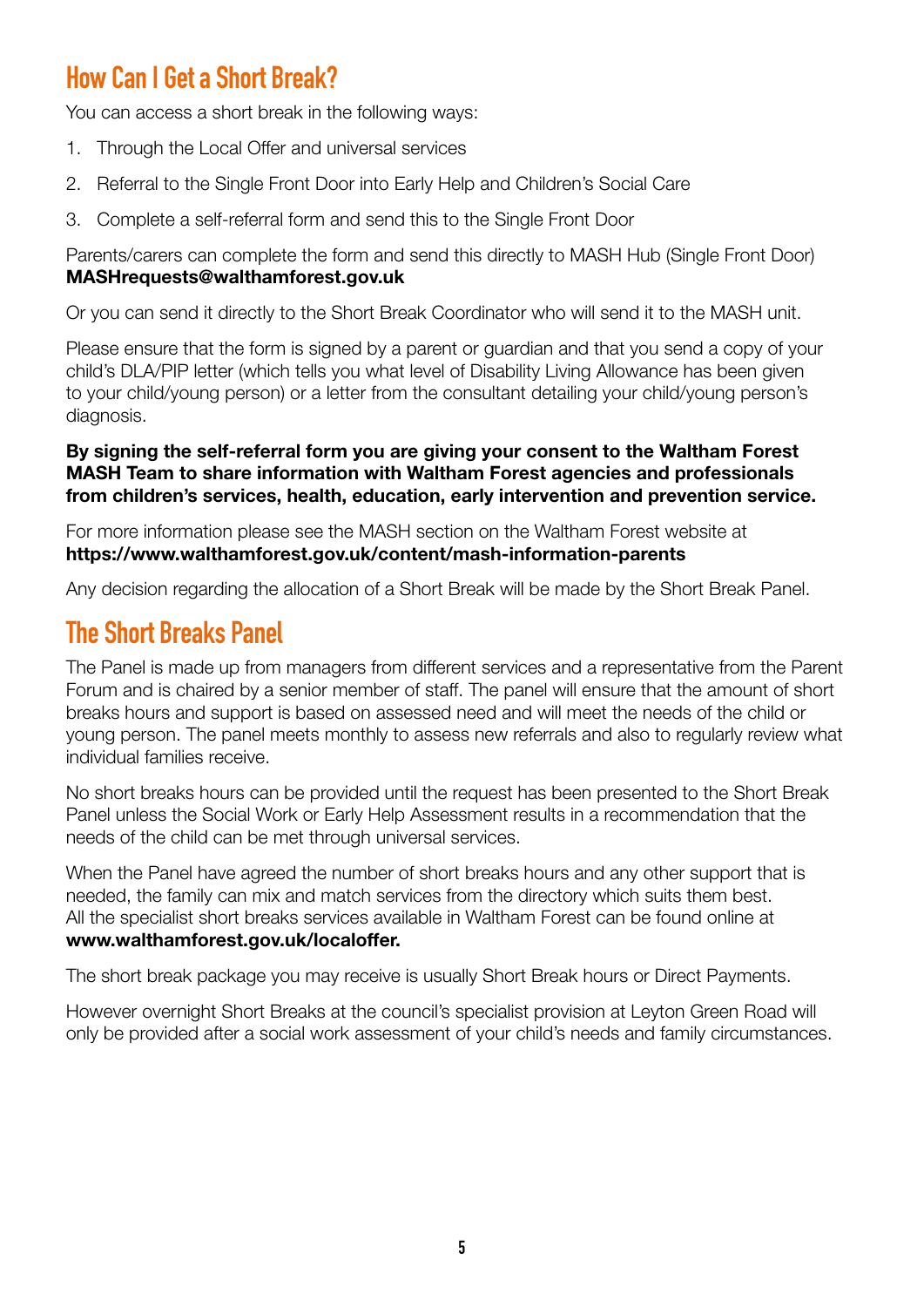## **Direct Payments**

The aim of a Direct Payment is to give more flexibility in how services are provided to people/ families that are assessed as needing social services support. The Direct Payment is a sum of money that is paid to the family of a child/young person with a disability so the parents can buy short breaks and is an alternative to using the service providers that the local authority has a contract with to provide services (commissioned services).

Therefore, you either receive a direct payment or a short break allocation but not BOTH.

By giving money instead of social care services people have greater choice and control over their lives, and are able to make their own decisions about how their care is provided.

An assessment will need to be undertaken and the case will have to be presented to the Short Break panel before the Direct Payment service is agreed.

For further information on the Short Breaks services available please read the **[London Borough of Waltham Forest Short Break Statement 2016 - 2018](https://www.walthamforest.gov.uk/content/short-breaks-children-and-young-people-disability)**.

For any queries about the Short Breaks Panel or process, then please contact:

Tony Connole Short Breaks Coordinator London Borough of Waltham Forest Wood Street Health Centre 6 Linford Road London E17 3LA

Tel: 020 8496 3515 E-mail: anthony.connole@walthamforest.gov.uk

#### **Top tips when applying for a Short Break:**

- Keep a photocopy or electronic copy of the Short Break self-referral and any other documents that you send form that you send to Waltham Forest. That way, if the Short Break self-referral form is lost, you have another copy available. Also, it is useful to keep should you ever have to apply for a short break again and having the original to hand makes the process easier.
- Please send copies of the DLA/PIP, consultants' letter, etc. **do not send the originals**.
- Keep a copy of all correspondence between you and the council.
- The form consists of a number of tick boxes with space for you to describe the needs of your child/young person more clearly. However, if there is not sufficient space on the form, please attach a separate piece of paper.
- Please ensure that you **sign the self-referral form**. If the form is not signed it cannot be presented to the Short Break Panel and will be returned to you. You signature is your consent for the information on the self-referral form to be shared with partner agencies.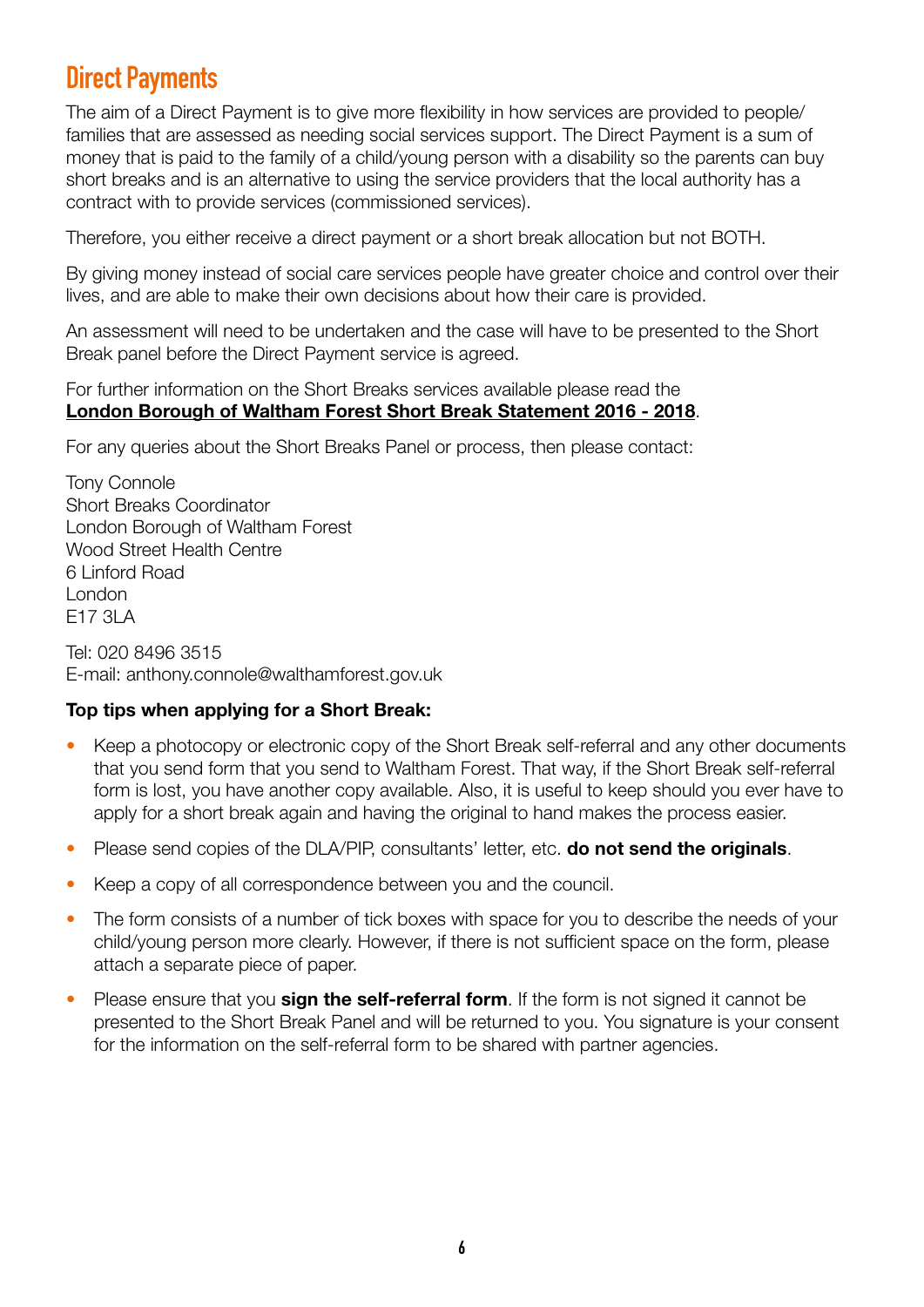# **Part 1: Child/Young Person's Personal Information**

#### **Child/young person's name**

Please ensure that you use your child's legal name as displayed on their birth certificate/passport. Please do not use nicknames, family names, etc.

#### **Disability Living Allowance**

Please tick one box in each section only and send copies of the DLA/PIP letter as proof of entitlement of your child/young person.

If you do not claim DLA or are in the process of submitting a claim please tick the corresponding box.

#### **Disability/Additional Needs**

Please choose from the list of disabilities that are listed on the form.

Your child/young person may have more than one disability so please tick the boxes that relate to their need.

If the disability that your child/young person suffers from is not on the list please tick the box marked as "Other" and specify the disability.

#### **Communication Needs**

Please be clear about the communication needs of your child/young person.

How does your child/young person communicate? Do they use signs or symbols? How do they communicate with the person who looks after them, and at school?

Please tick the boxes that relate to their needs but ensure that the information is accurate as if you tick every box this will confuse the issue and will delay the decision of the Short Break Panel.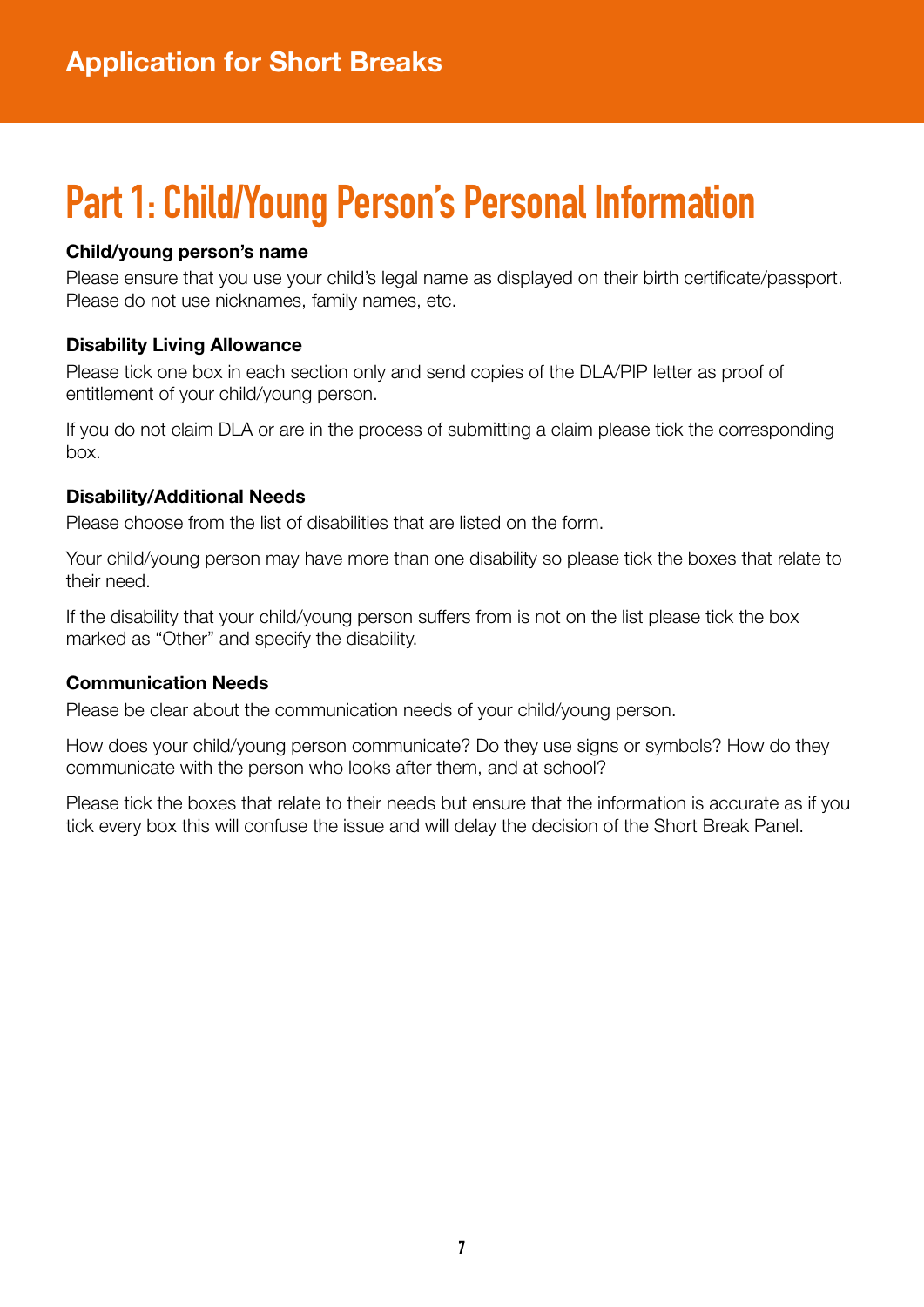# **Part 2: Information to help us understand your child's need**

#### **Mobility**

Please provide details about your child/young person mobility. In the section where you are asked about their mobility please tick one box only. In the adjacent section please provide details about your child/young person's mobility.

#### **Consider the following questions when completing this section:**

Can your child walk? Yes or no

Do they require a wheelchair?

Does it take them a long time to get from A to B?

Do they walk quickly or slowly?

Do they have a medical problem that affects their walking (breathing, heart condition, feet turned inwards, etc.?)

Do they refuse to walk because of behavioural issues, changes to routine or anxieties?

Does your child/young person have any other aids that they require, i.e. walking stick, walking frame, etc.

If there are no issues with you child/young person's mobility you do not need to complete this section.

#### **Personal care**

This covers three sections feeding, dressing and toileting. In the section on the left of the form please tick one box in each section. In the adjacent section please provide details about your child/young person's needs.

Consider the following questions when completing this section:

#### **Feeding**

Can they feed themselves? Do they need help? Do they need to have their food cut for them? Can they hold cutlery (if they are an infant please don't answer this question) Can they eat solid food? Does your child have problems chewing, swallowing, etc.?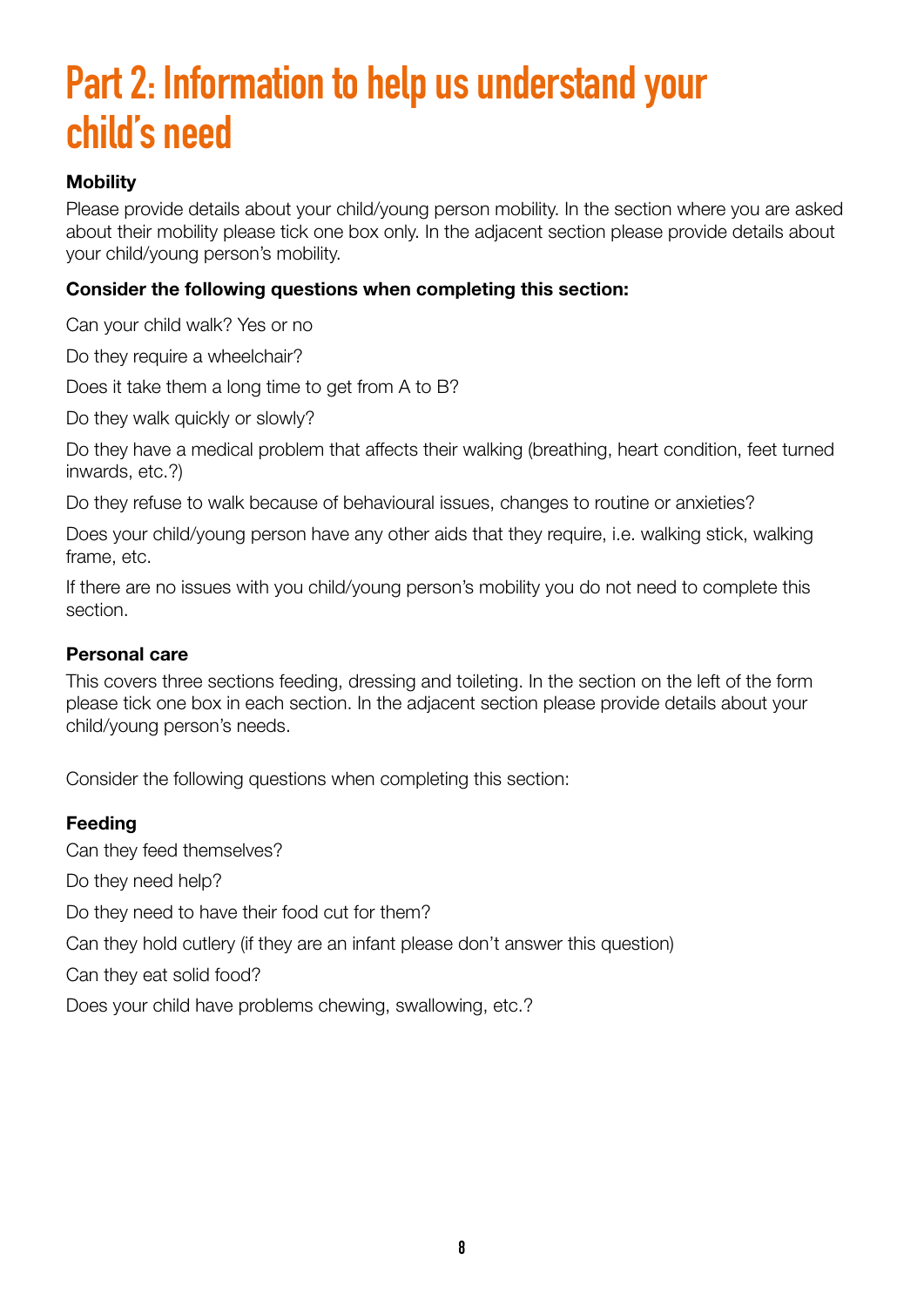#### **Dressing**

Can your child fasten buttons/zips?

Can they tie their own shoe laces?

Does your child require support choosing appropriate clothing?

Does your child get undressed at inappropriate times and places?

#### **Toileting**

Does your chid require encouragement, prompting, supervision or physical help to go to or use the toilet?

Do they need support when dressing or undressing, include when going to the toilet, when managing nappies, pads, etc. Or changing/cleaning clothes after accidents?

Does your chid require help to clean themselves after going to the toilet? Do they need supervision with this?

Do they need support to wash and dry their hands?

#### **Sleep**

Please detail the time that your child//young person goes to sleep and wakes up. Also please consider the following questions when completing this section:

Does your child sleep well?

If not how often do they get up during the night?

Do you have to get up with them?

Can they get in and out of the bed without support?

Do they have a bedtime routine?

Do you have to get up at night to turn them/support them?

Do you have to get up in the night to change their bedding, pads, clothes etc.?

If there are no issues with you child/young person's sleeping patterns you do not need to complete this section.

#### **Effect on the family**

Does your child/young person behave in a way that has an impact on you and your family?

How does this affect the family? Please explain.

Does your child/young person present with challenging behaviour?

Do you deal with the behaviour in a particular way?

Does your child/young person disability/additional needs affect any other family members? Please explain how.

Do the siblings act out? Is there jealously?

Are the siblings isolated?

Do the siblings receive significantly less attention?

Do the parents fight?

Who is the main provider of support?

Do you have a support network (extended family, organisations, etc.?)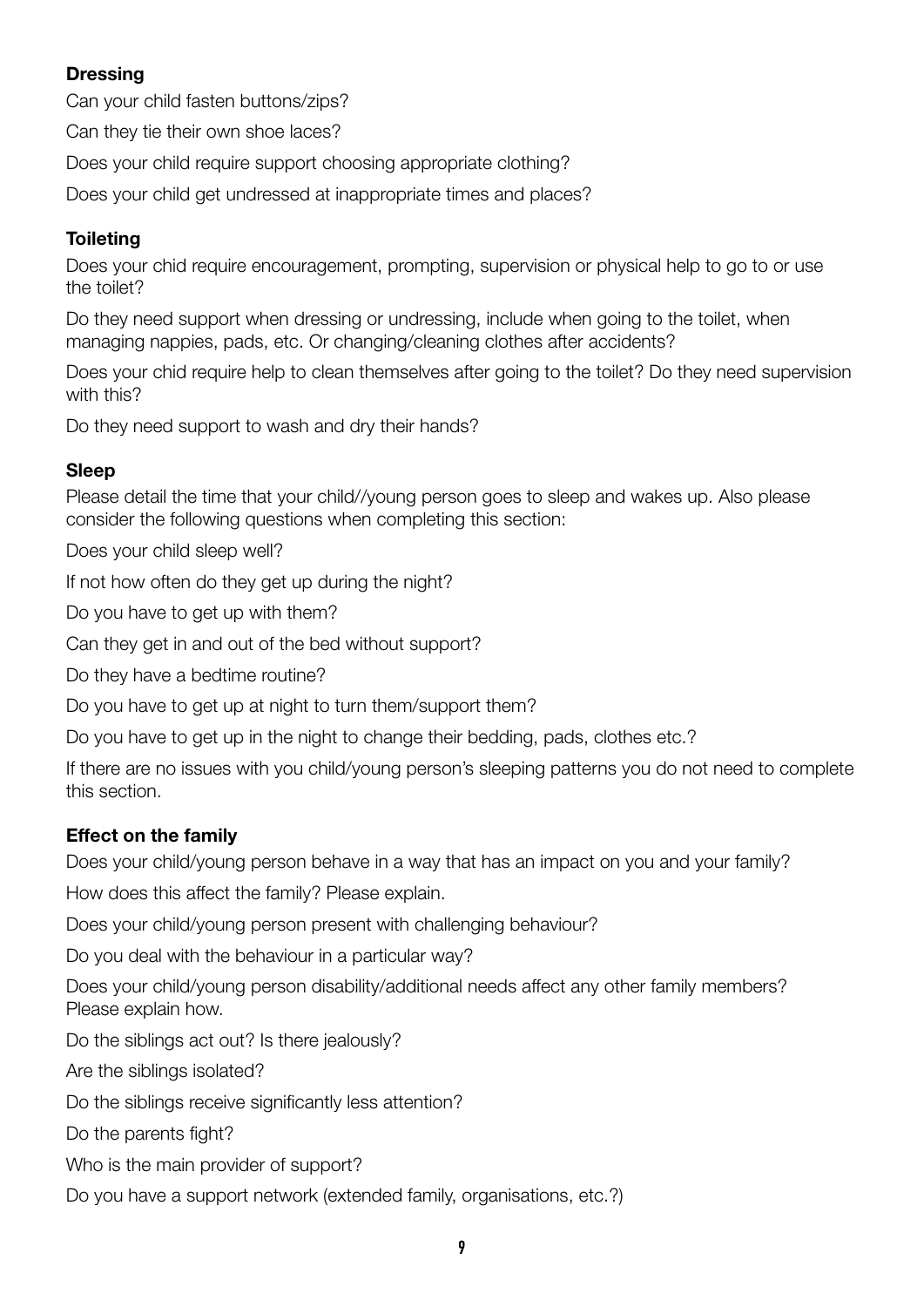#### **Sensory needs**

If there are no sensory needs you do not need to complete this section. However if your child/ young person has sensory needs please consider the following when completing the form.

What are your child's sensory needs?

Do they have a problem with sight/hearing?

Does your child have severe sight impairment/hearing impairment?

If yes please send proof (Certificate of Vision Impairment/audiology report)

Your child require support with their sensory needs to prevent them from coming to harm.

#### **Awareness of dangers**

If awareness of danger is not an issue you do not need to complete this section. However if your child/young person has sensory needs please consider the following when completing the form.

Does your child need extra help/support to prevent them from coming to harm and to ensure their needs are met?

Do they need someone with them at all times in an unfamiliar setting?

Does your child/young person prefer to be in a large or small group?

Do they have road awareness?

How do they react in the community?

#### **Therapies**

Does your child/young person currently receive any therapies (either at home, school, clinics, hospitals etc.?). For example:

Speech & language therapy

Occupational therapy

Physiotherapy

Or any therapy that has not been mention above.

If your child/young person's does not receive any therapies you do not need to complete this section.

#### **Medication**

What medication (if any) does your child/young person take?

Are there any specific procedures that need to be followed when administrating the medication?

If your child/young person's does not require any medication you do not need to complete this section.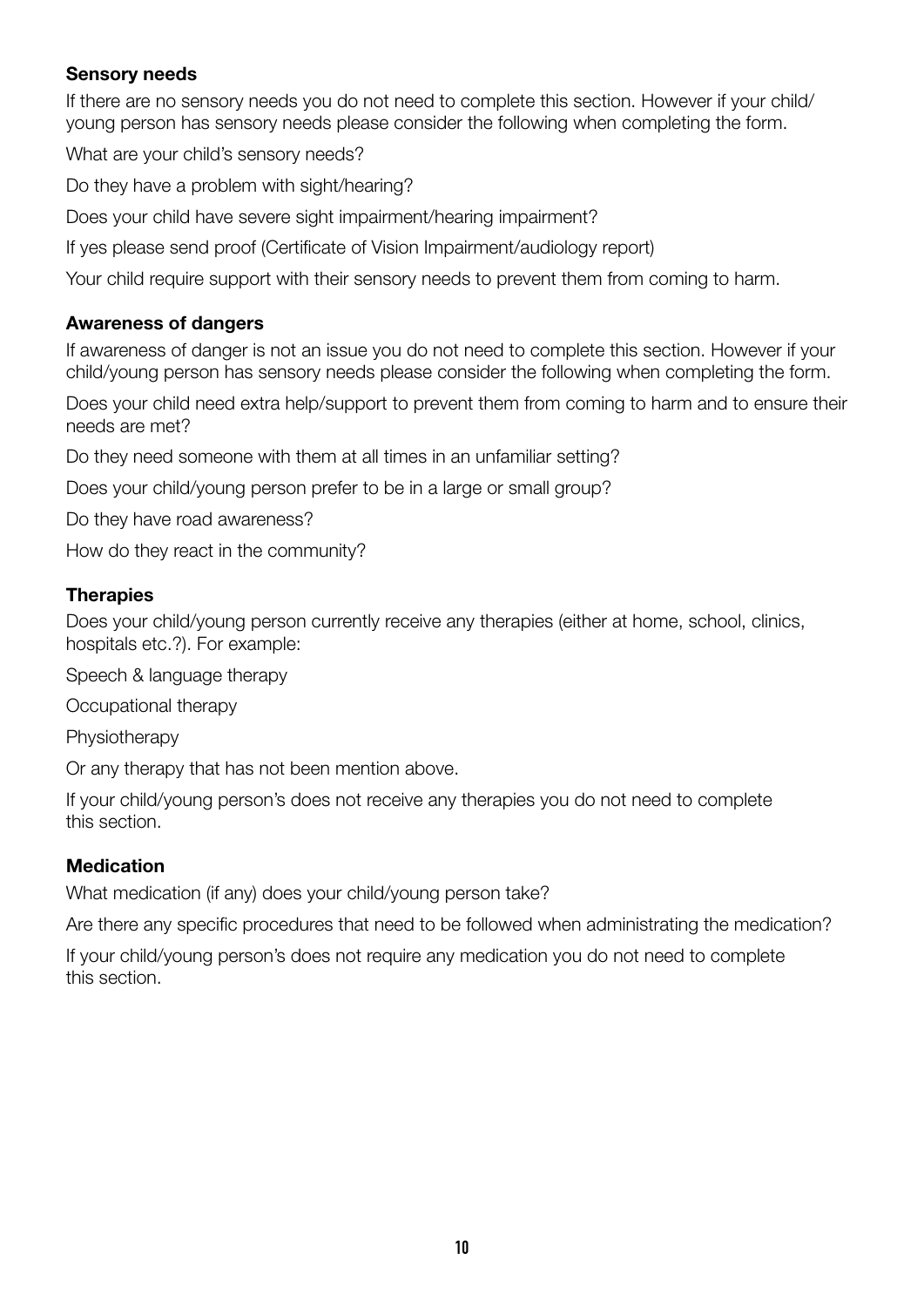#### **Specialist equipment**

This section can be part of the mobility question. Does your child/young person require any form of specialist equipment? Please list specialist equipment that they require for their day to day support such as wheelchairs, PEG feeding systems, standing frames, etc.

If they do not require any specialist equipment you do not need to complete this section.

#### **Accessing activities out of the home**

What activities does your child take part in outside of the house? Do they attend an after school club etc. Please list the activities and services.

#### **What does your child/young person like to do? Do they have any specific hobbies/ activities, for example?**

**Sports** 

**Computers** 

Games

Dancing/acting

#### **Any further information**

If there is anything that has not been covered in the self-referral form that relates to you child/young person's needs please add this information in this section.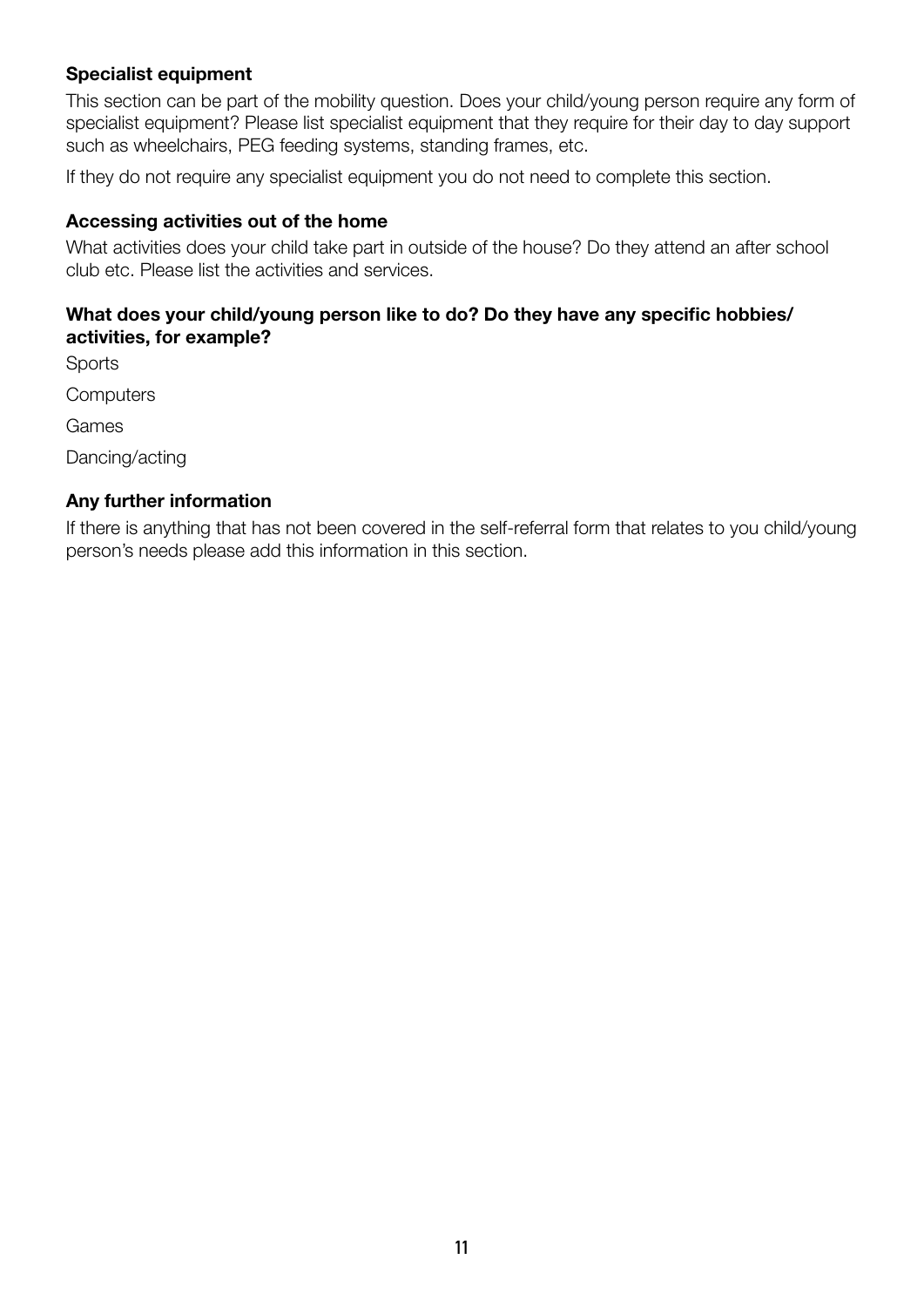# **Part 3: Parent(s)/Carer Personal Information**

#### **Please provide details for the parents/carers and siblings of the child/young person. Please provide details if they have a disability.**

#### **Disability Register**

Please tick yes or no if you would like to join the Disability Register. The information provided is used to plan service for children and young people with disabilities. It can also be used to contact parents with details of services, activities and events that are running in the borough and beyond as soon as we receive the information.

To sign up to The Disability Register please go to the website at

#### **https://www.walthamforest.gov.uk/content/sign-childrens-disability-register**

#### **Waltham Forest Parents Forum**

Please tick yes or no if you would like to join the Waltham Forest Parent Forum?

Waltham Forest Parent Forum is a, voluntary group of parents and carers of disabled children and young people in the London Borough of Waltham Forest and they provide feedback on the development and direction of services for disabled children and young people in the borough to key policy makers and to support families through sharing experience and building networks.

More information can be found on the website at **www.walthamforestparentforum.com** or by emailing **walthamforestparentforum@live.co.uk**

# **Part 4: Services Requested**

This is your opportunity to request the type of service that your child/young person would like to access. You may want to consider a holiday activity, befriending services etc. or if you have a specific service that you would like you child/young person to access.

A full list of the providers is available at **[www.walthamforest.gov.uk/localoffer](http://walthamforest.childrensservicedirectory.org.uk/kb5/walthamforest/fsd/localoffer.page)**

#### **Signature**

It is important that you sign and date the self-referral form. If you do not sign the form it will be returned to you and this will result in a delay before you can access a Short Break.

**By signing the self-referral form you will give your consent for this information to be shared with partner agencies such as education department, the health service, etc. This information will be held in strictest confidence and will only be used with regard to your child/young person's application for a Short Break.**

#### **Final Stage**

Once you have completed this form please send it with accompanying documents (a copy of your DLA/PIP benefit entitlement letter or evidence of a diagnosed disability) to:

#### **MASH Referrals**

London Borough of Waltham Forest Willow House, 869 Forest Road, London, E17 4UH

Tel: 020 8496 2310 E-mail: **MASHrequests@walthamforest.gov.uk**